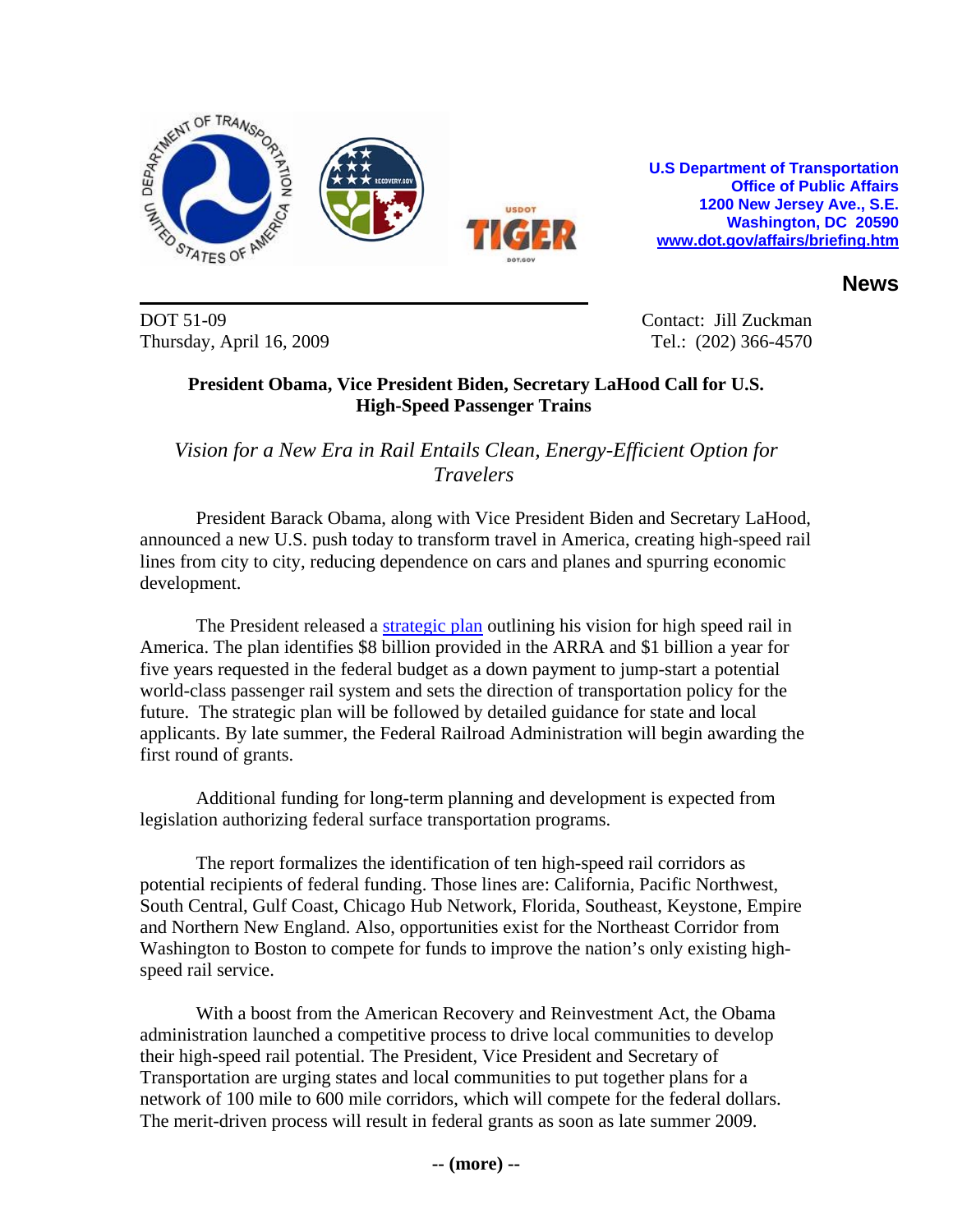## **DOT 51-09 Thursday, April 16, 2009**

President Obama's vision for high-speed rail mirrors that of President Eisenhower, the father of the Interstate highway system, which revolutionized the way Americans traveled. Now, high-speed rail has the potential to reduce U.S. dependence on foreign oil, lower harmful carbon emissions, foster new economic development and give travelers more choices when it comes to moving around the country.

"My high-speed rail proposal will lead to innovations that change the way we travel in America. We must start developing clean, energy-efficient transportation that will define our regions for centuries to come," said President Obama. "A major new high-speed rail line will generate many thousands of construction jobs over several years, as well as permanent jobs for rail employees and increased economic activity in the destinations these trains serve. High-speed rail is long-overdue, and this plan lets American travelers know that they are not doomed to a future of long lines at the airports or jammed cars on the highways."

"Today, we see clearly how Recovery Act funds and the Department of Transportation are building the platform for a brighter economic future - they're creating jobs and making life better for communities everywhere," said Vice President Biden. "Everyone knows railways are the best way to connect communities to each other, and as a daily rail commuter for over 35 years, this announcement is near and dear to my heart. Investing in a high-speed rail system will lower our dependence on foreign oil and the bill for a tank of gas; loosen the congestion suffocating our highways and skyways; and significantly reduce the damage we do to our planet."

"President Obama's vision of robust, high-speed rail service offers Americans the kind of travel options that throughout our history have contributed to economic growth and enhanced quality of life," said Secretary LaHood. "We simply can't build the economy of the future on the transportation networks of the past."

The plan identifies two types of projects for funding. One would create new corridors for world-class high-speed rail like the kind found in Europe and Japan. Another would involve making train service along existing rail lines incrementally faster.

Under the plan, high-speed rail development will advance along three funding tracks:

- *Individual Projects*. Providing grants to complete individual projects that are "ready to go" with completed environmental and preliminary engineering work – with an emphasis on near term job creation. Eligible projects include acquisition, construction of or improvements to infrastructure, facilities and equipment.
- *Corridor programs*. Developing entire phases or geographic sections of highspeed rail corridors that have completed corridor plans, environmental documentation and have a prioritized list of projects to help meet the corridor objectives.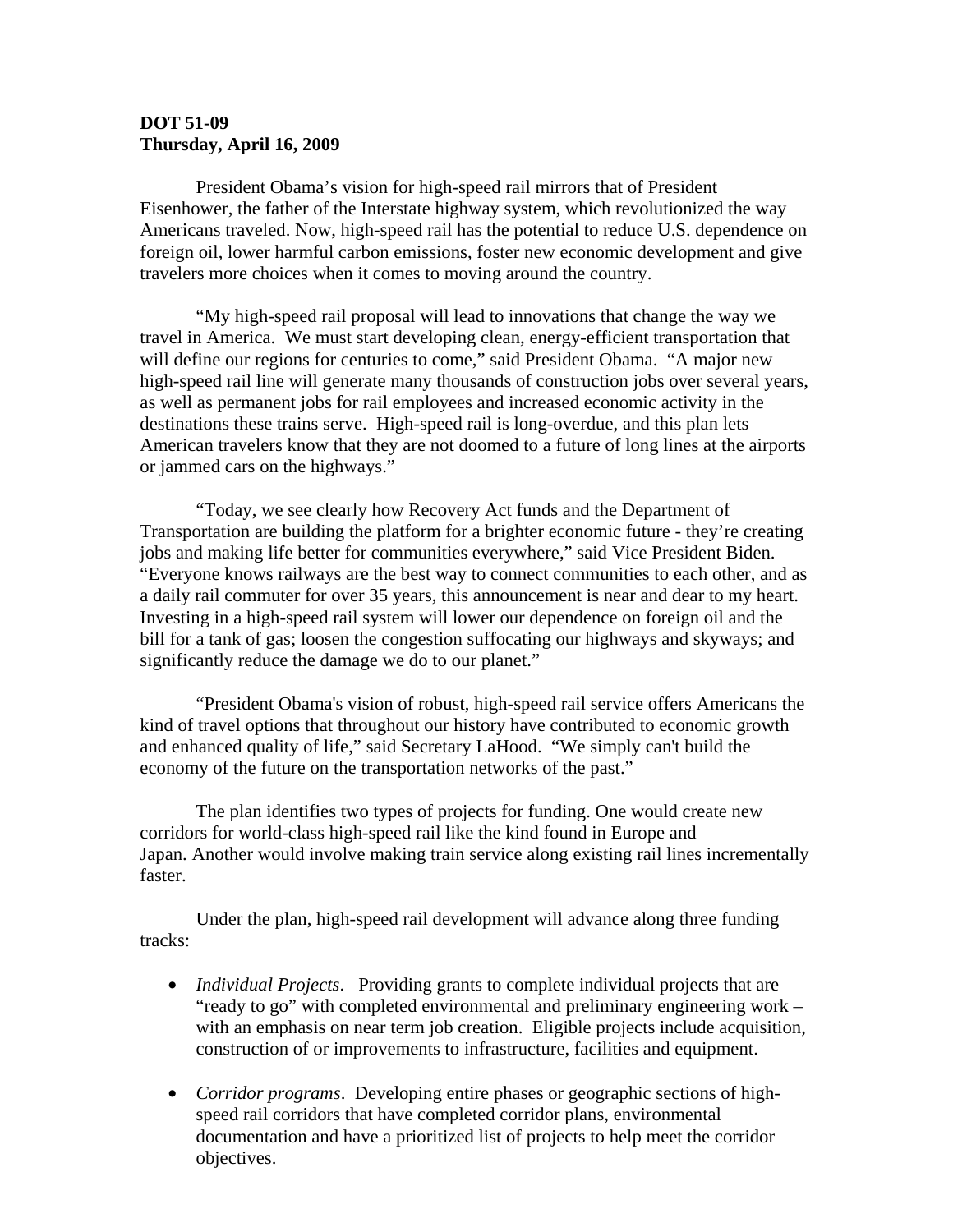• *Planning.* Entering into cooperative agreements for planning activities (including development of corridor plans and State Rail Plans) using non-American Recovery and Reinvestment Act (ARRA) appropriations funds. This third approach is intended to help establish a structured mechanism and funding stream for future corridor development activities.

###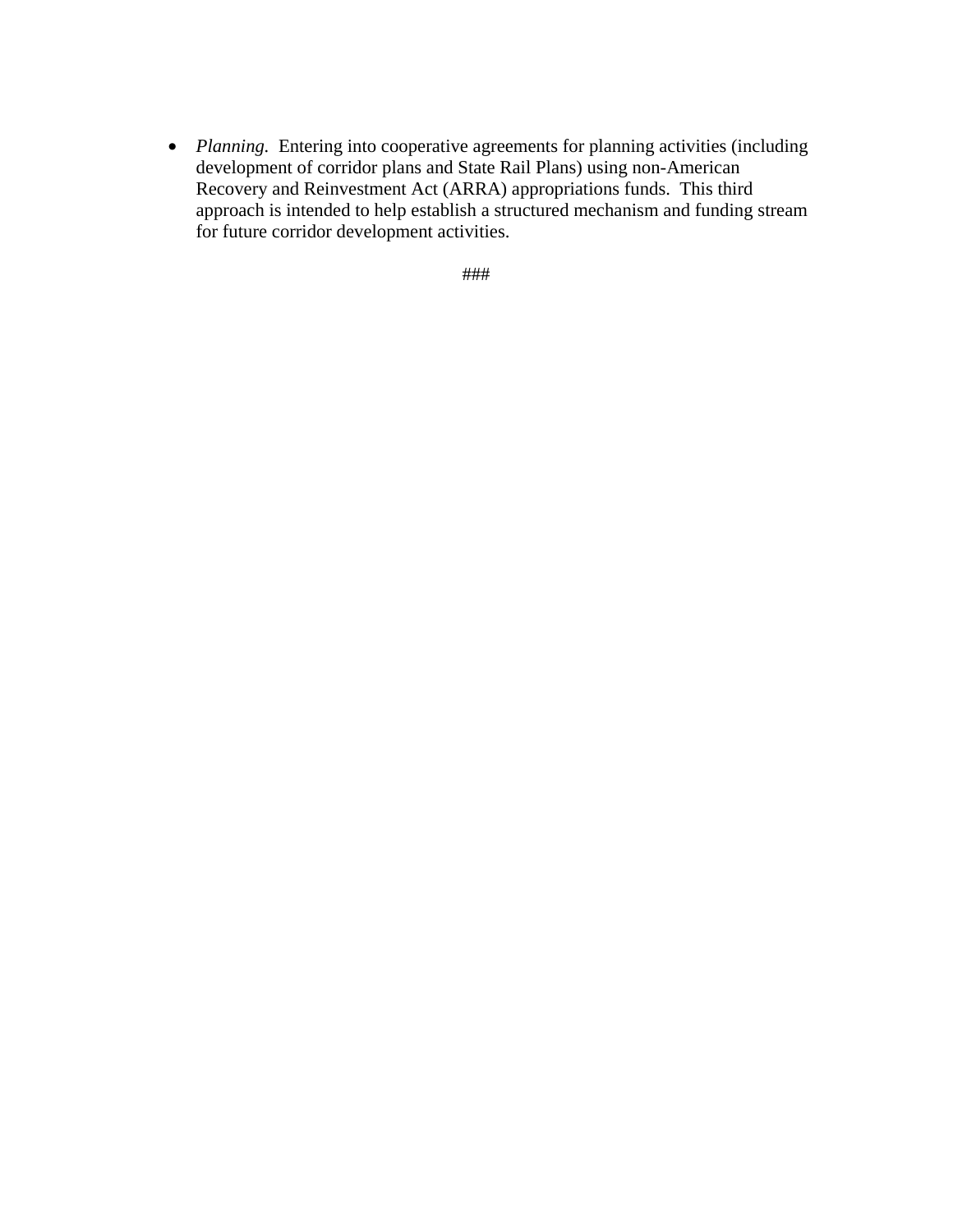

## A Vision for High-Speed Rail in America **Highlights of Strategic Plan** April 16, 2009

This plan outlines the President's vision to build a network of high-speed rail corridors across America. It is the first high-speed rail requirement under the American Recovery and Reinvestment Act 0f 2009 (ARRA).

- $\circ$  VISION—Proposal is to transform the nation's transportation system, by rebuilding existing rail infrastructure while launching new high-speed passenger rail services in 100-600 mile corridors that connect U.S. communities. Similar to how interstate highways and U.S. aviation system were developed in 20th century: partnership between public sector and private industry, including strong Federal leadership that provided a national vision.
- $\circ$  OBAMA ADMINISTRATION IS MOVING AHEAD OF SCHEDULE TO STAND UP THIS **NEW PROGRAM—Strategic rail plan issued just 58 days after passage of ARRA, before** the Congressional deadline. Application procedures expected to be published also before Congressional deadline—this spring. First round grant awards expected to be announced before the end of this summer, up to three years ahead of the schedule required by law.
- $\circ$  **COMMITMENT TO HIGH-SPEED RAIL—**Unprecedented \$8 billion investment in highspeed rail: \$8 billion in ARRA considered a down payment on a national network of corridors, along with \$1 billion per year for at least 5 years (proposed in FY 2010) budget). Completion of vision will require long-term commitment from both the **Federal Government and States.**
- $\circ$  BENEFITS OF HIGH-SPEED RAIL—Promotes economic expansion (including new manufacturing jobs), creates new choices for travelers in addition to flying or driving, reduces national dependence on oil, and fosters urban and rural community development.
- $\circ$  **HIGH-SPEED RAIL IS GREEN** Today's intercity passenger rail service consumes onethird less energy per passenger-mile than cars. It is estimated that if we built highspeed rail lines on all federally-designated corridors (on map), it could result in an annual reduction of 6 billion pounds of CO2.